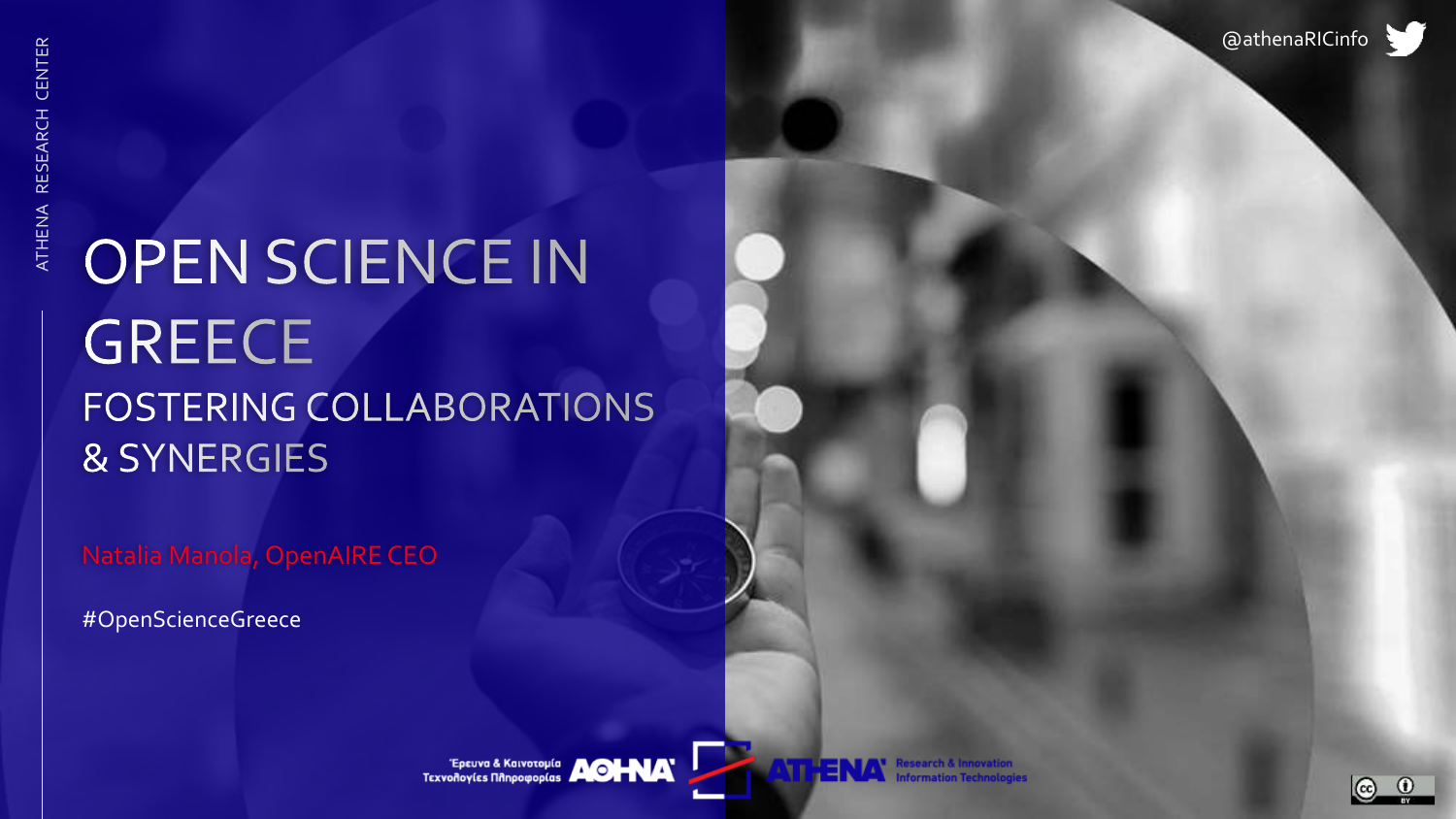# **GREEK RESEARCH CENTRE ON ICT** GREEK RESEARCH CENTRE ON ICT



# **ATHENA in a nutshell**

- One of 11 Research Centres in Greece
- Focusing in ICT
- 3 Branches (Athens, Xanthi, Patras)<br>• Language and speech processing<br>• Industrial systems
	-
	-
	- Information management systems
	- Corallia Innohub
	-
	- Archimedes AI unit (National)<br>• Robot perception and interaction unit
	- Space programs unit
	- Environmental & networking technologies & applications
	- Pharma Informatics
	- Sustainable Development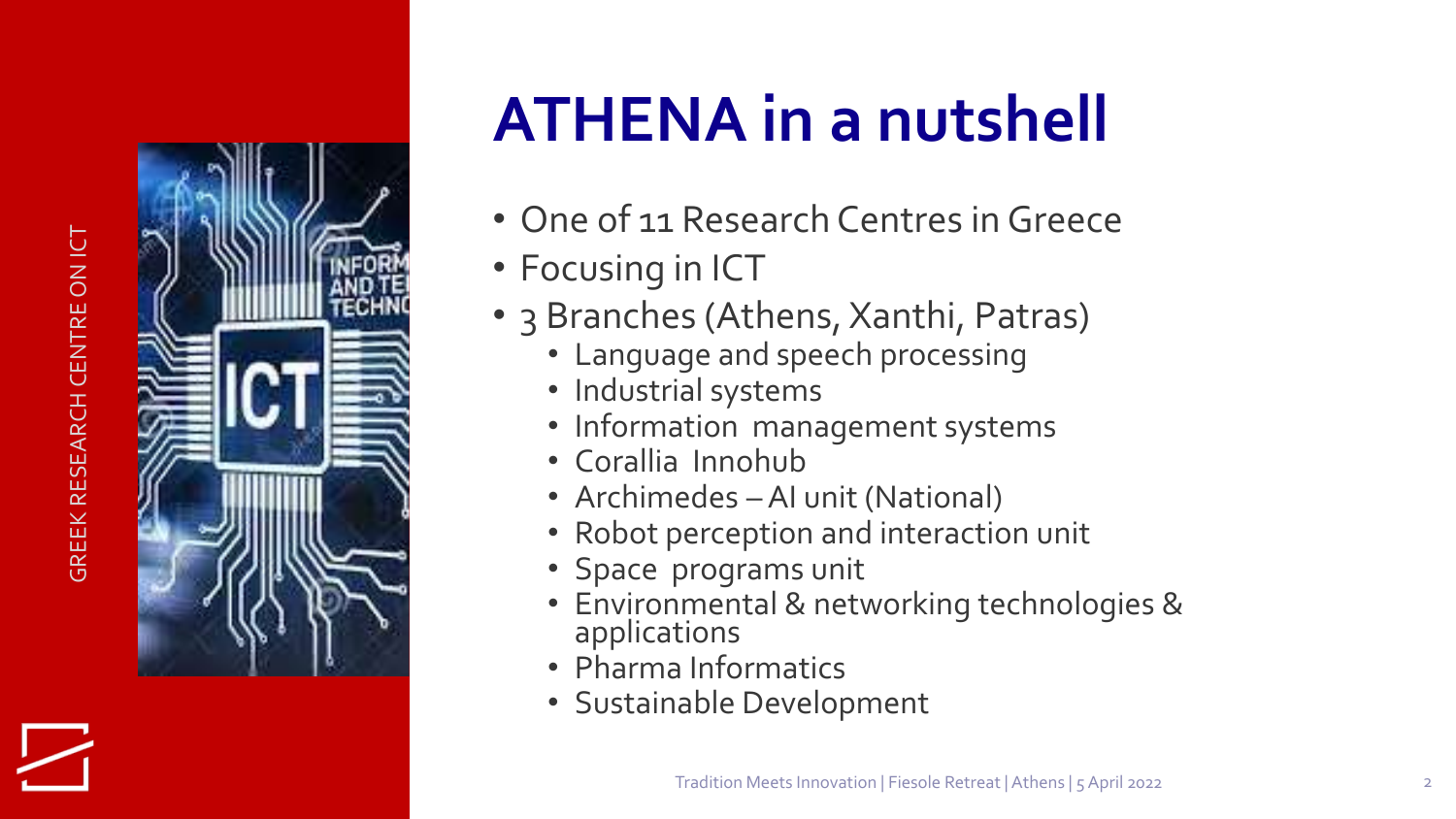EUROPEAN AND NATIONAL LEVEL

# **ATHENA & OPEN SCIENCE**



Tradition Meets Innovation | Fiesole Retreat | Athens | 5 April 2022 3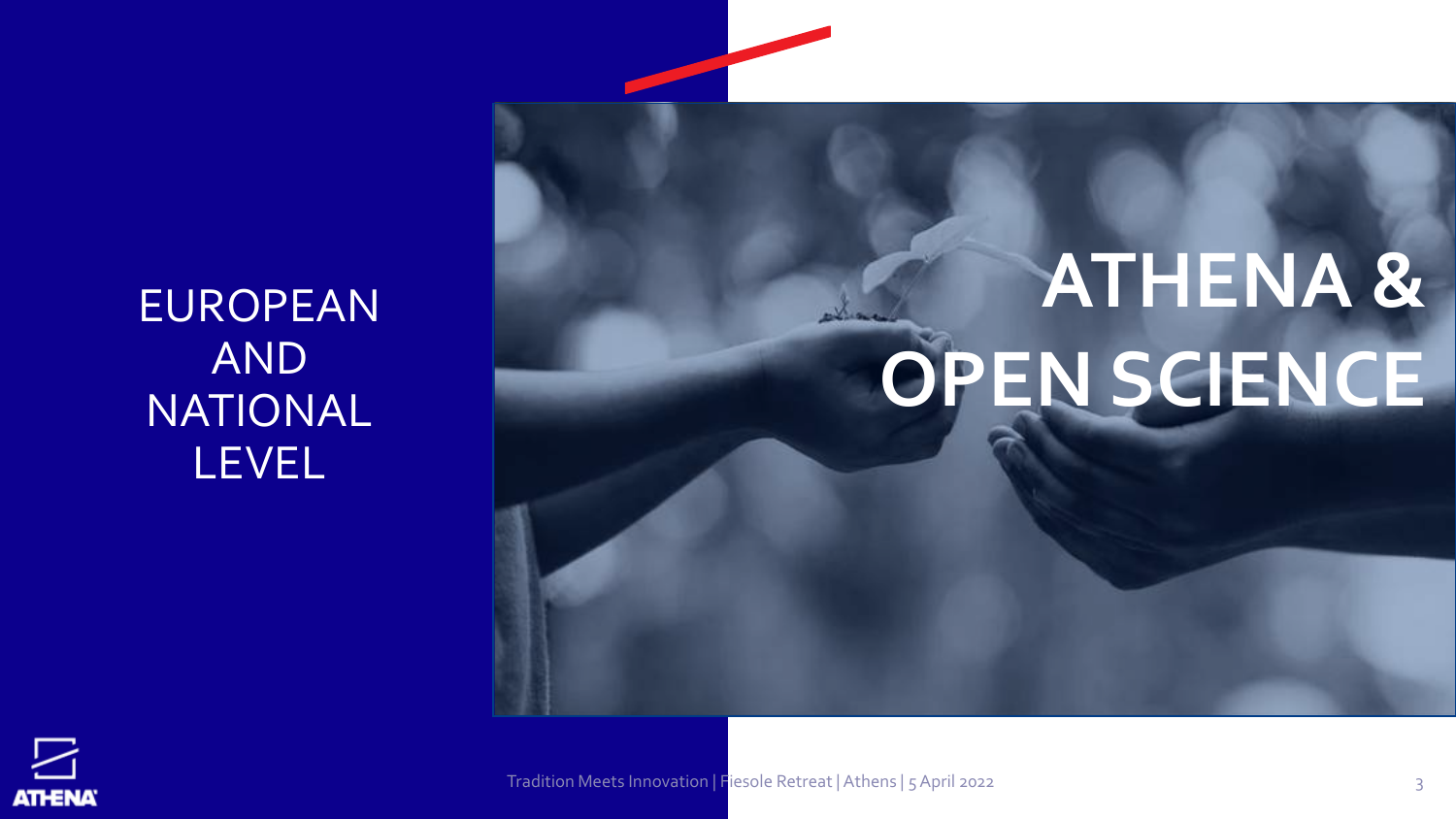### A FOCAL POINT FOR OPEN SCIENCE

- 1. Founder of **OpenAIRE**AMKE established under Greek Law
- 2. Implementor of **Hellenic Data Services** "HELIX"
- 3. Facilitator of bottom-up consortium for **Open Science National plan**
- 4. Lead contributor in **European Open Science Cloud**



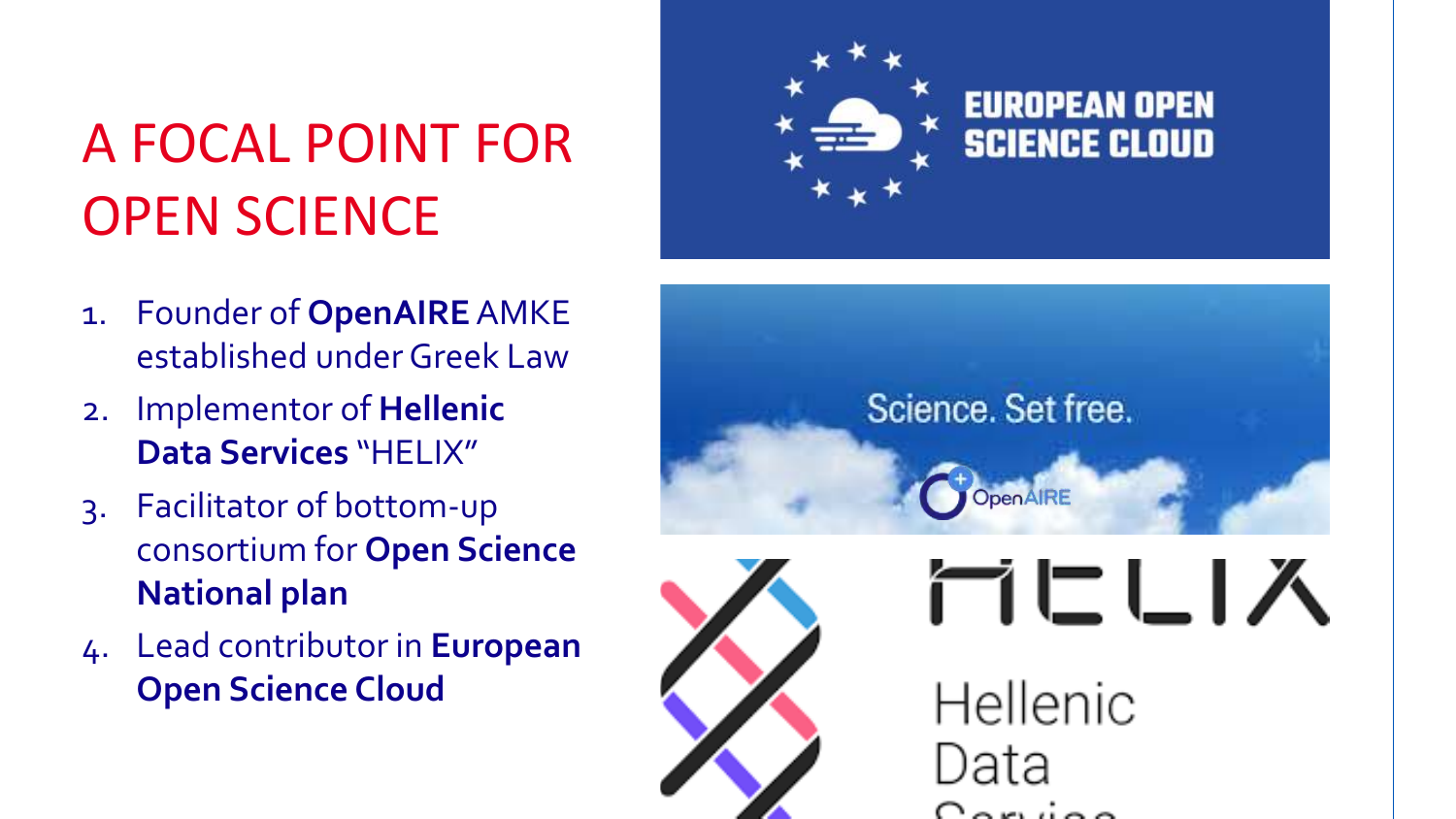

# OPEN SCIENCE AND THE GREEK **LANDSCAPE**

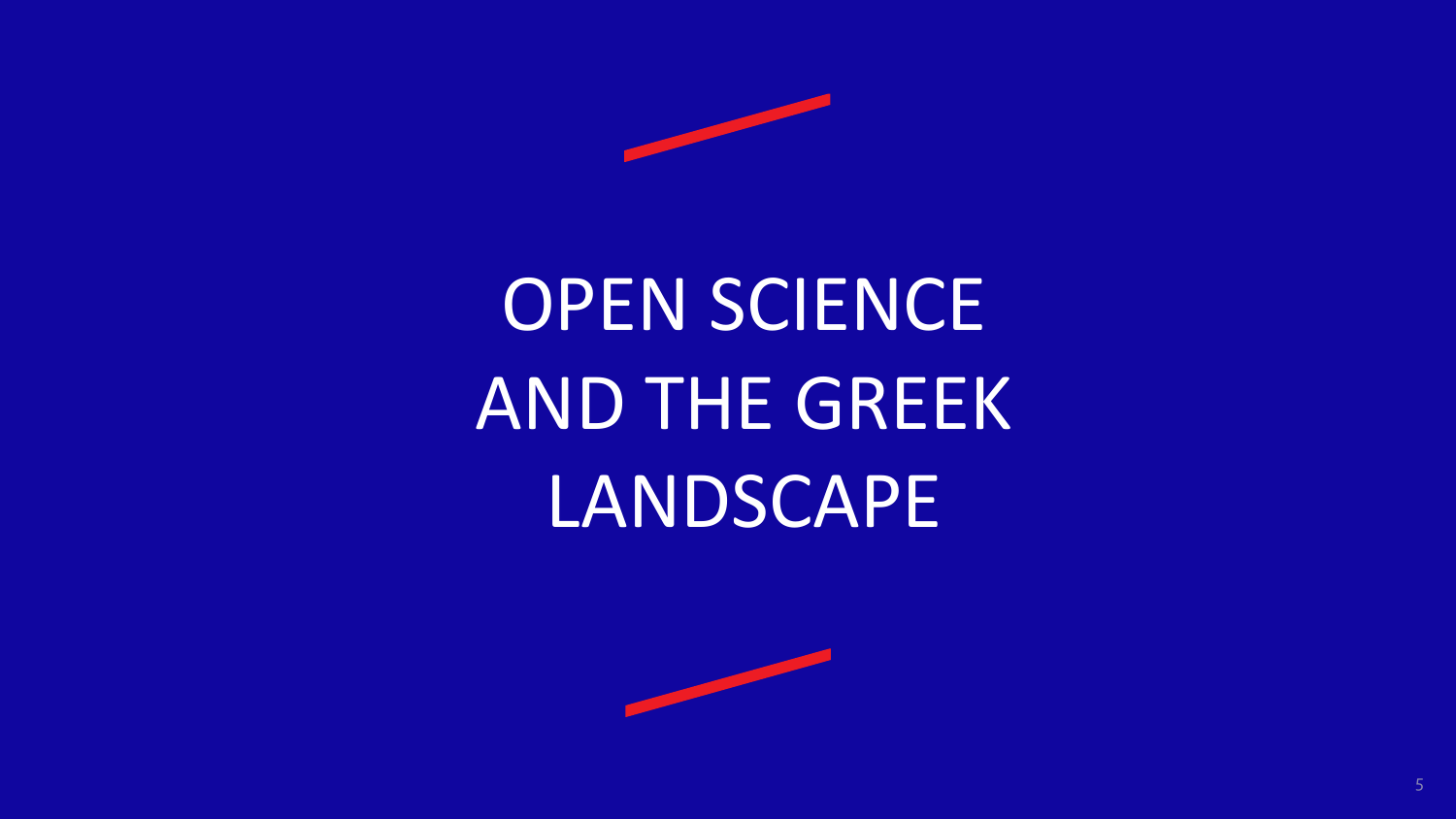# **STAKEHOLDERS & ACTORS**

Open Science is a game for many



Stakeholder category e-infrastructures Industry/SMEs Libraries National policymakers Nodes and other Structures (Open Science facilitators) Research Funding Organisations Research Infrastructures Research Performing Organisations

<https://ni4os.eu/os-stakeholders-map/>

**Digital Transformation & Governance**

& Governance

igital Transformation

**Education**

ducation

**Science & Technology**

**Technology** 

cience &



**Internal** 

**–**

**3 Ministries involved**

3 Ministries involved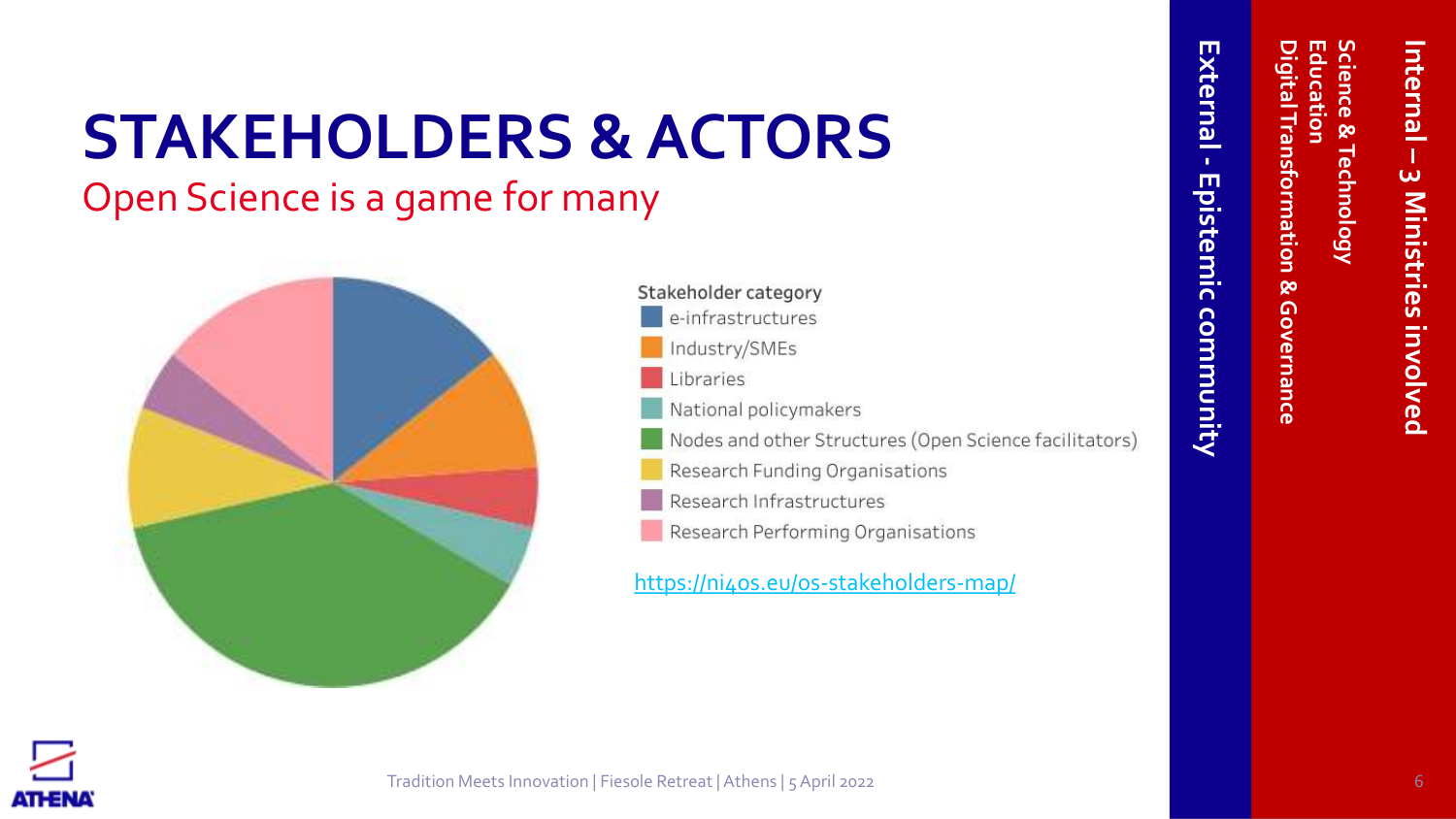### **COLLABORATIONS**



Tradition Meets Innovation | Fiesole Retreat | Athens | 5 April 2022 7

ATHENA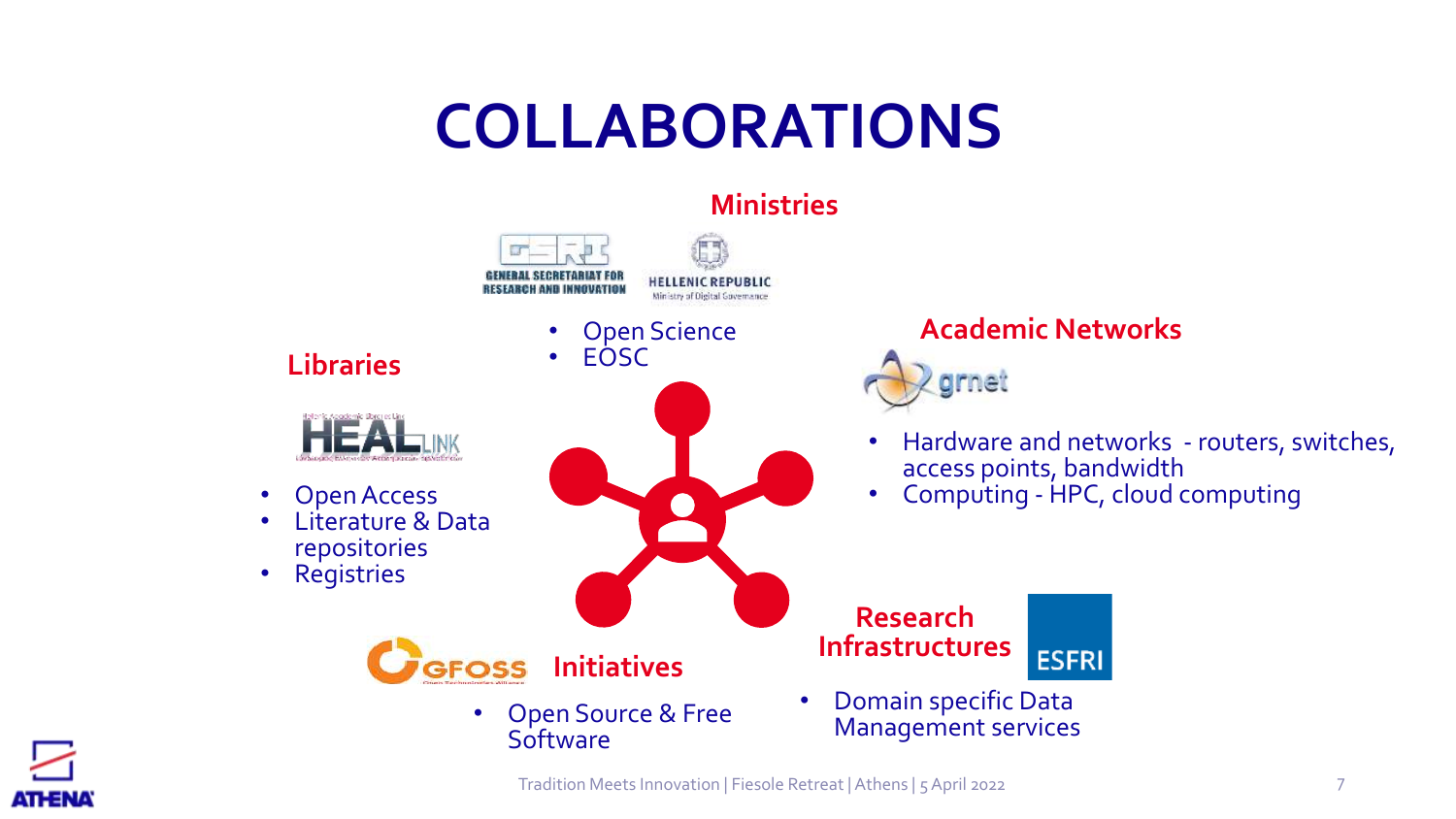# **WORKING GROUP [bottom up]**





<https://hellenicdataservice.gr/news/actions/view/376>

Representatives from research performing organisations, national research infrastructures, national nodes and initiatives

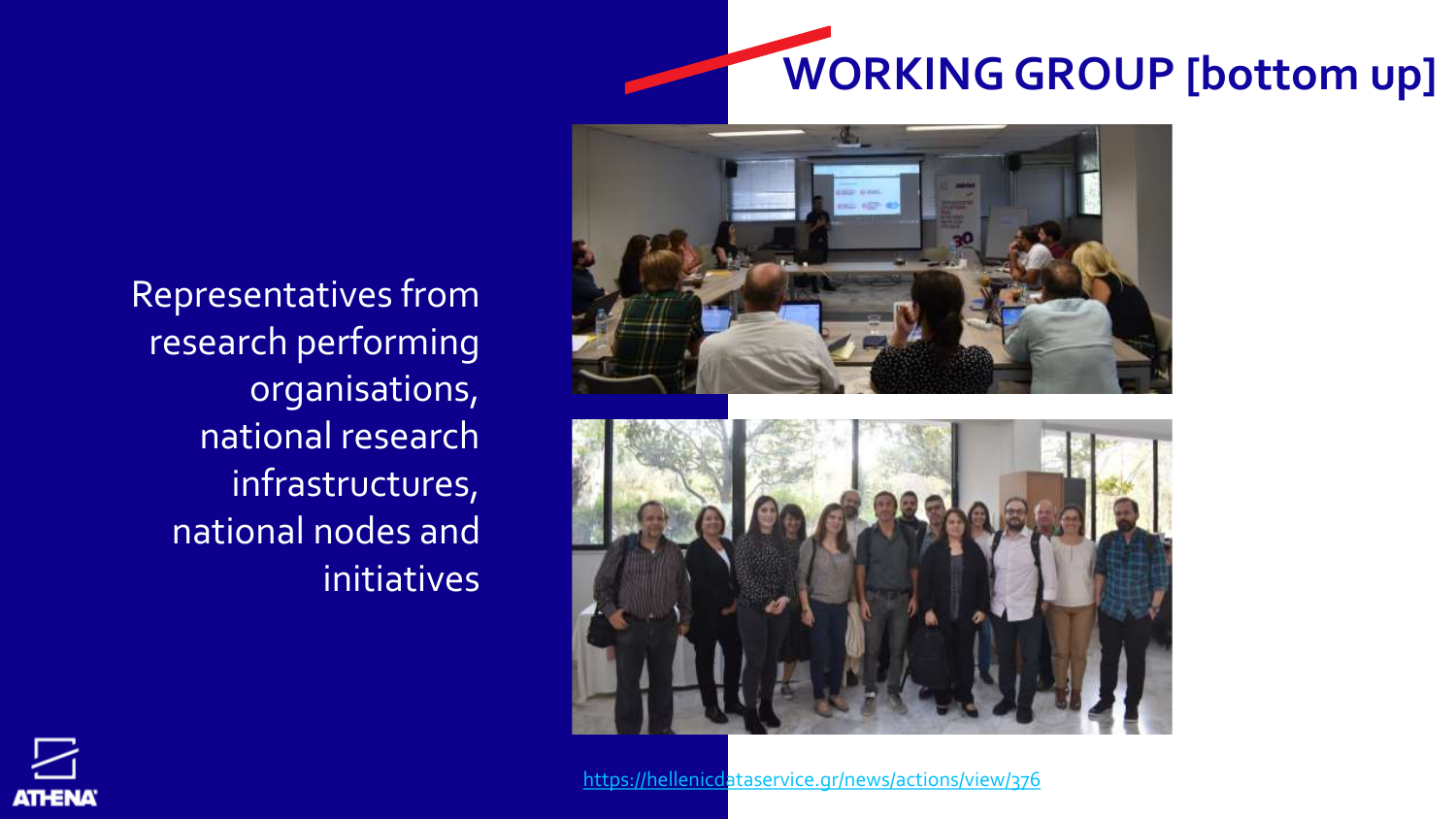# **Bringing everyone together**



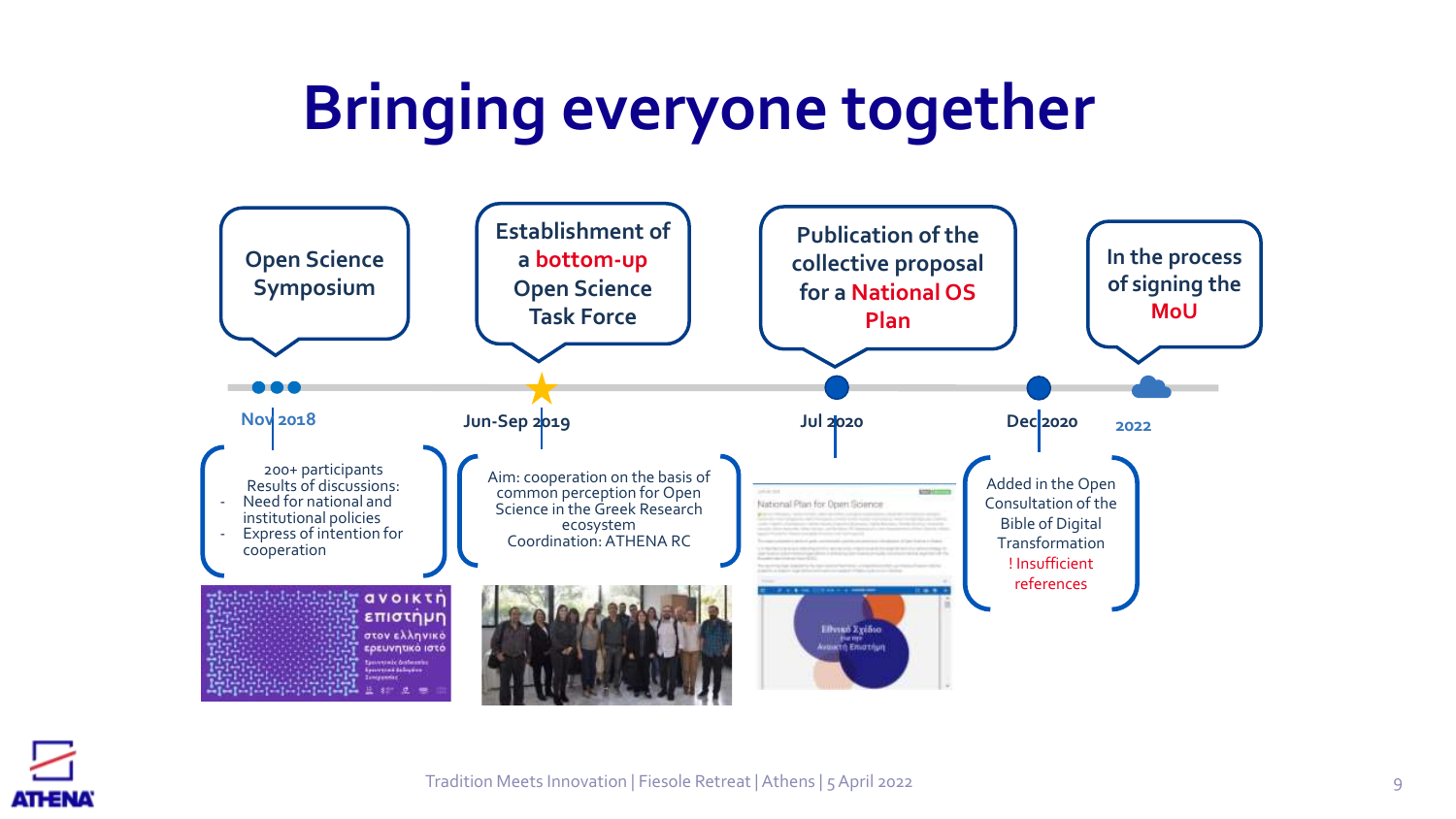

A National Open Science Plan A MoU with all key actors to take it forward

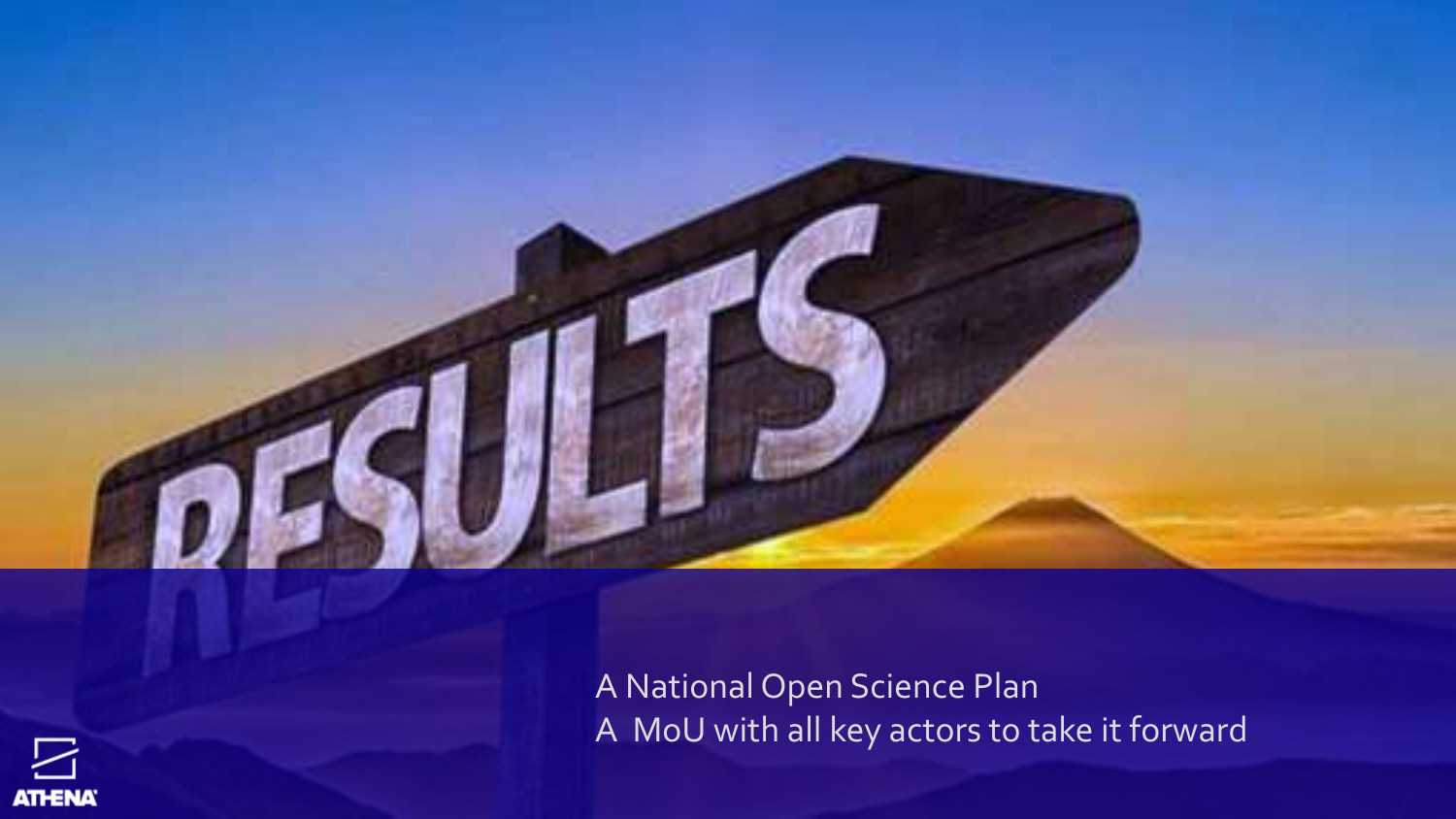#### **NATIONAL OPEN SCIENCE PLAN IMPLEMENTATIO**N

- Regulatory
- Financial tools
- Communications

#### **ASSESSMENT**

• National Monitoring mechanism

#### National Plan for Open Science

O Spiros Athanasiou; Vasilis Amiridas; Maria Gavrillidou; Evangelos Gerasopoulos; Alexandros Dimopoulos: Georgina Kaklamani, Fotis Karagiannis, Iraklis Klampanos, Dimitra Kondili, Kostas Koumantaros, Panos Konstantopoulos, Katerina Lenaki; Angelos Likiardopoulos; Natalia Manola; Despoina Mitropoulou; Agiatis Benardou; Nikolaos Boukos; Alexandros Nousias: Maria Ntaountaki; Stella Oikouta; Lia Ollandezou; Elli Papadopoulou: Ilias Papastamatiou; Stellos Piperidis; Orestis Speyer, Prodromos Tsiavos; Evangelia Chrysina; Fotis Psomopoulos

This report proposes a series of goals, commitments, policies and actions for the adoption of Open Science in Greece.

It is intended to serve as a reference point for national policy makers towards the establishment of a national strategy for Open Science, assist national organizations in embracing Open Science principles, and ensure national alignment with the European Open Science Cloud (EOSC)

The report has been prepared by the 'Open Science Task Force', a collaborative bottom-up initiative of eleven national academic & research organizations and twenty-six research infrastructures & civic initiatives.



2,159

® views



See more details.



| C Creative Commons Attribution 4.0 International |
|--------------------------------------------------|
|                                                  |
|                                                  |
|                                                  |
|                                                  |
| uun 26-2020                                      |
|                                                  |
|                                                  |

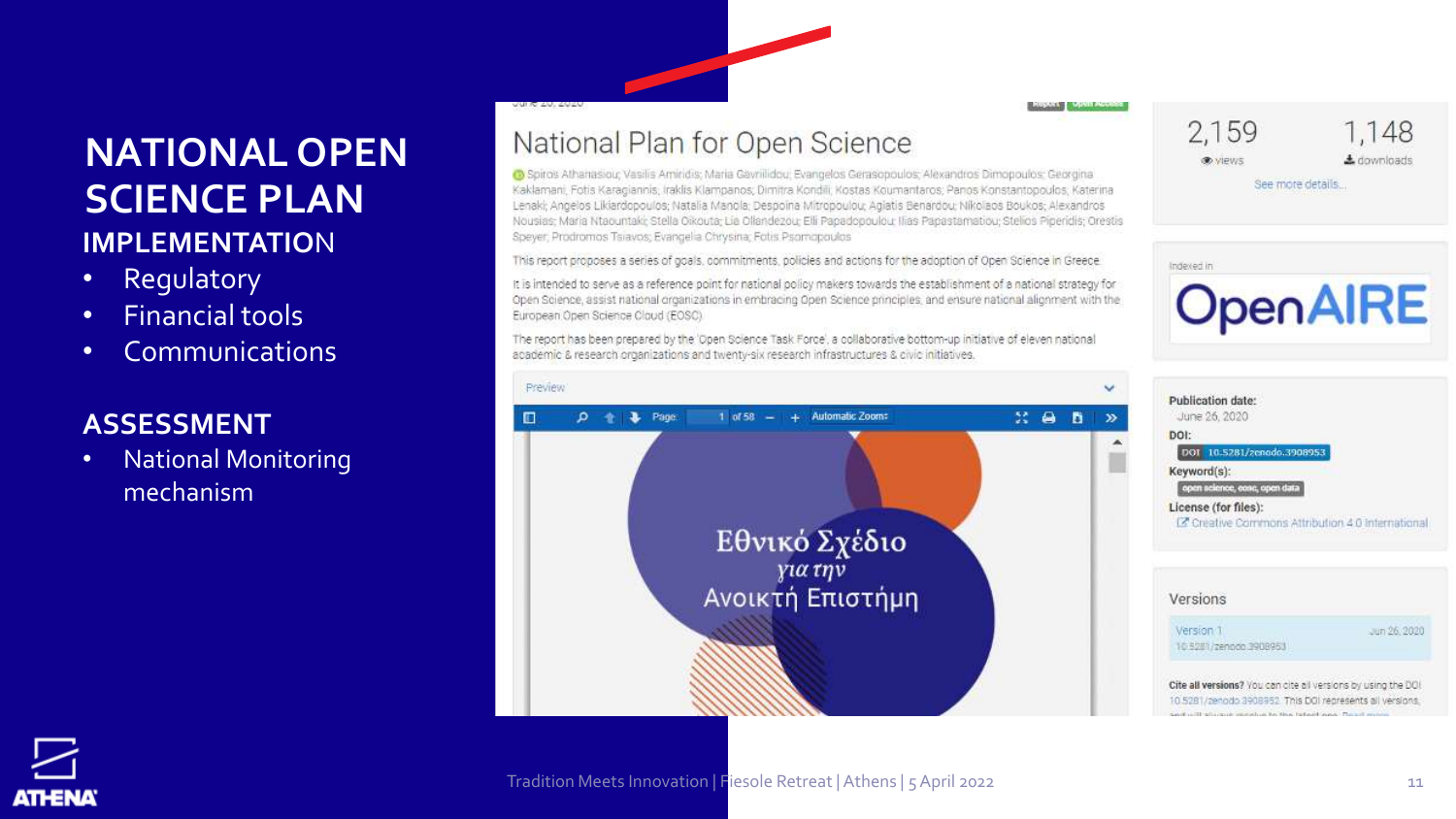### **HELLENIC OPEN SCIENCE INITIATIVE**

- 1. To manage the National Representation of the country in the EOSC Association AISBL, as well as in all its relevant bodies and actions.
- 2. To formulate the national strategy, initiatives and actions for the application of Open Science in the Greece, informing and specifying the 'National Plan for Open Science' and submitting relevant proposals to the State and its Parties.

**ATHENA** 

Τα ιδρυτικά μέλη της 'ΕΠΑΕ'



Εθνικό Δίκτυο Υποδομών Τεχνολογίας και Έρευνας (ΕΔΥΤΕ)

ΑΘΗΝΑ - Ερευνητικό Κέντρο Καινοτομίας στις Τεχνολογίες της

Πληροφορίας, των Επικοινωνιών και της Γνώσης

Εθνικό Αστεροσκοπείο Αθηνών (ΕΑΑ)



Εθνικό Ίδρυμα Ερευνών (ΕΙΕ)



Εθνικό Κέντρο Έρευνας και Τεχνολογικής Ανάπτυξης (ΕΚΕΤΑ)



Εθνικό Κέντρο Έρευνας Φυσικών Επιστημών «ΔΗΜΟΚΡΙΤΟΣ» (ΕΚΕΦΕ «Δ»)



Εθνικό Κέντρο Κοινωνικών Ερευνών (ΕΚΚΕ)

Ελληνικό Κέντρο Θαλασσίων Ερευνών (ΕΛ.ΚΕ.Θ.Ε.)



Ελληνικό Ινστιτούτο Παστέρ (Ε.Ι. Παστέρ)

Ερευνητικό Κέντρο Βιοϊατρικών Επιστημών «Αλέξανδρος **ΦΛέμινκ»** 



Ίδρυμα Τεχνολογίας και Έρευνας (ΙΤΕ)



"ALEXANDER PLEAUNS"

Οργανισμός Ανοιχτών Τεχνολογιών (ΕΕΛΙΛΑΚ)



Σύνδεσμος Ελληνικών Ακαδημαϊκών Βιβλιοθηκών (ΣΕΑΒ)

Tradition Meets Innovation | Fiesole Retreat | Athens | 5 April 2022

12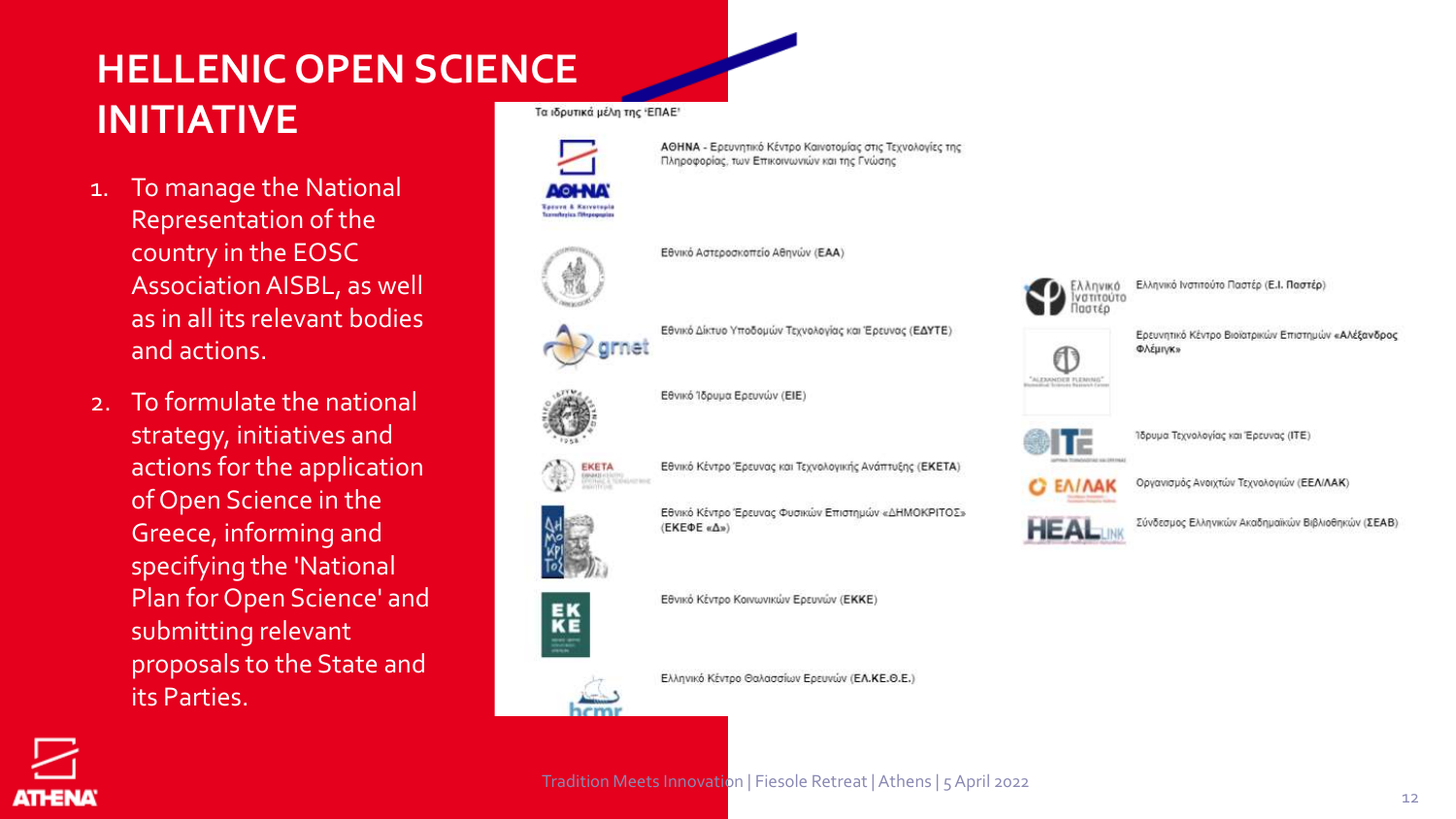ATHENA



# **Conclusions**

- Aligning, defining **roles** and **responsibilities** (Ministries)
- **Self-adoption** of the National Open Science Plan
- **Upskilling** researchers for open and FAIR. Embed skilled personnel in universities and data centers
- Implementation **Infrastructure** (bring up to speed and link to the European Open Science Cloud